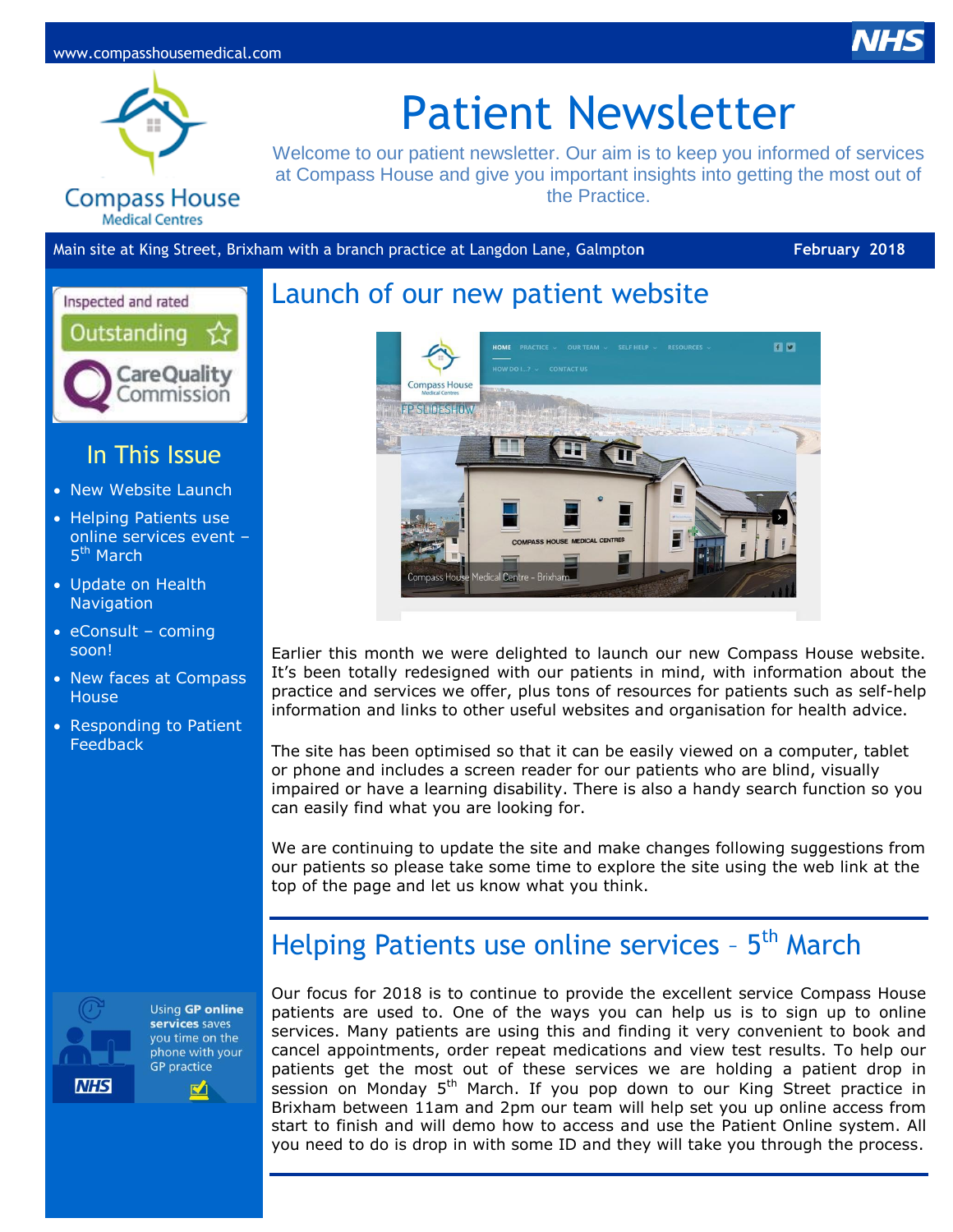

If you have any feedback about the services we provide or have an idea or suggestion we would love to hear from you. Please get in touch via email [compasshouse@nhs.net](mailto:compasshouse@nhs.net)

or use the feedback boxes located in both practices.

# Health Navigation – The results so far

Health Navigation involves asking patients a few questions to understand the nature of their call using clinically designed protocols, enabling our trained receptionists to offer the most appropriate professional for the patient, which may not necessarily be a GP. We have been auditing the results so that we can monitor the impact this is having on improving capacity, providing quicker treatment and freeing up GPs to do the things only they can do.

Initially we focused on musculoskeletal conditions only such as a painful ankle, knee, elbow, wrist etc. where it is generally more appropriate for a patient to self- refer to a physio than see a GP. The questions that the receptionist ask are clinically designed to see if there are any "red flag symptoms" that would make it more appropriate for a patient to be seen by a GP or by an Minor Injuries Unit . Results from the first nine weeks show that 80% of patients calling with these symptoms had the outcome "self -refer to physio" but only 50% accepted the outcome and contacted the physio service.

Of the remaining 50% that declined the advice and consulted with a clinician, all were then assessed by a GP and subsequently told to self-refer to a physio. This shows the health navigation is working and only sending those patients directly to physio that should go.

Over the period 41 appointments were saved with a clinician, freeing up approximately **5 appointments per week**. The potential saving if all patients had self-referred as advised would have been **extra 10 appointments per week** for this one area alone.

In January we further expanded the conditions that we Health Navigate to include those that can be treated by a pharmacist and will share results in our next newsletter.

The work we are doing at Compass House on Health Navigation has been recognised as a safe and effective model and so we are now training other practices in Brixham, Paignton, Newton Abbot and surrounding areas to use the



### **Patient Feedback** Telephone feedback was carried out with a random sample of 20% of patients Health Navigated

- $\checkmark$  100% of patients surveyed said the questions asked were easy to understand
- $\checkmark$  95% found Health Navigation beneficial
- $\checkmark$  100% understood the advice given
- $\checkmark$  95% would recommend the service continues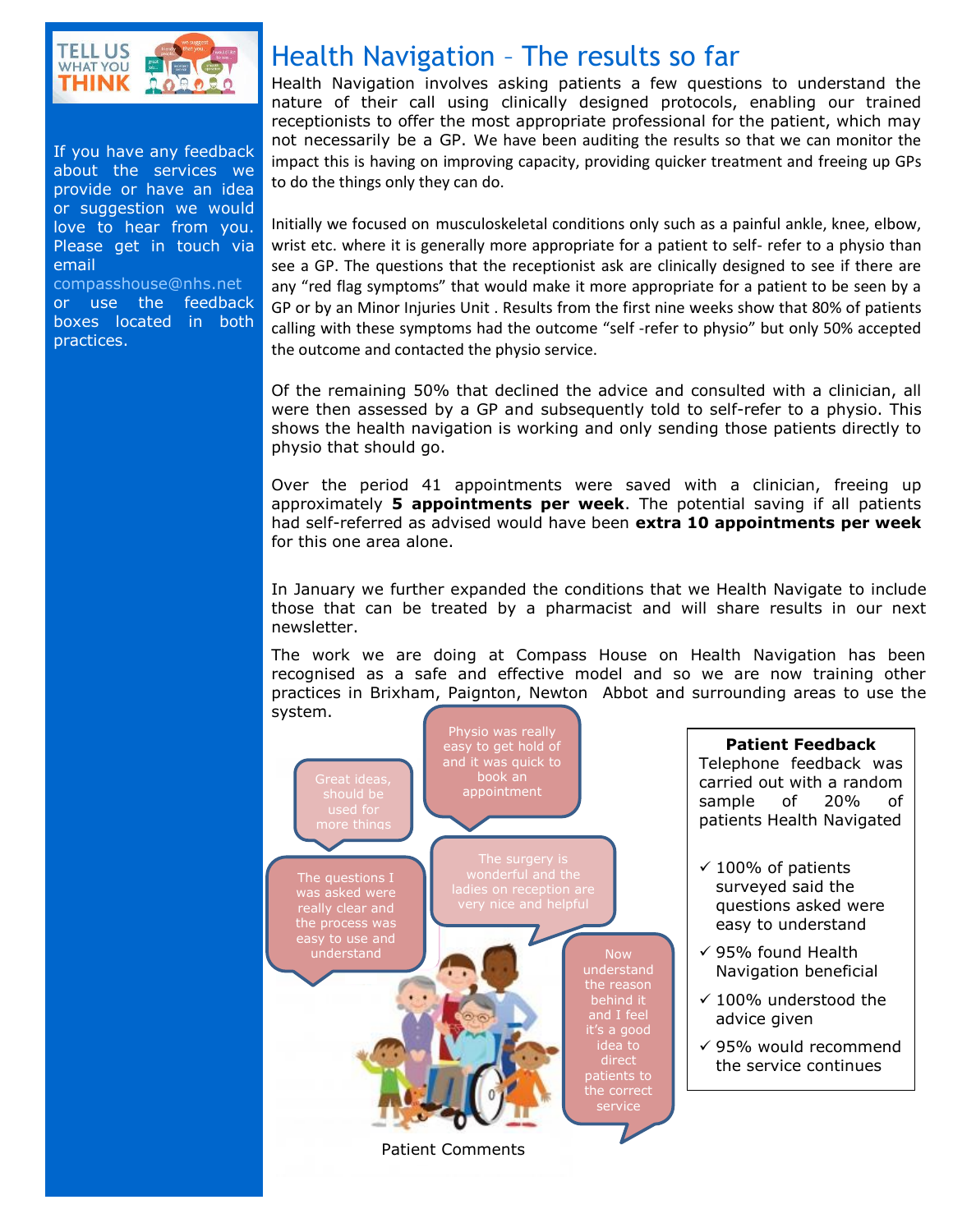### **eConsult – What do patients say?**

"Efficient use of my time and surgery resources meant I didn't have to make an appointment, which I would have had to book around work and take time out of the office. Much quicker and easier than a face-toface appointment."

**"No need to make myself available for a telephone/face-toface appointment."**

"It allowed me to raise a health query which was non-urgent and obtain guidance on how best to address the issue."

**"Quick follow-up phone call from the practice with someone who had all the details so I didn't need to repeat myself."**

"I went online in the evening and first thing in the morning I had a call to say my prescription was electronically transferred to my chemist and ready to collect."

**It enabled me to ask some questions of my GP about an issue and reassured me that seeking a face-to-face appointment was appropriate."**

"Prompt reply and actually spoke to my own doctor."

# **Pconsult** Coming Soon

In Late March we will be launching eConsult at Compass House. eConsult is an online platform that allows patients to consult with their own GP simply by completing a quick online form. eConsult will be in addition to the other ways you can access the practice, providing a round-the-clock portal where patients can enter their symptoms and receive instant self-help advice, together with signposting to NHS 111, pharmacies and other healthcare services.

Patients electing to eConsult simply fill out an online form that has been designed to capture the symptoms associated with over 100 common clinical conditions, with red flag sensitivity that alerts the patient to any serious signs of a critical illness that require immediate medical intervention. It works in a similar way to our Compass Health navigation so whether you choose to access the practice via the telephone or via eConsult the advice will be consistent.

The completed patient questionnaire is securely emailed directly to the practice and is added into the GPs workflow. Following the submission of a questionnaire you will receive a response by the end of the next working day, which may be advice, a prescription, request for further tests or an appointment to come in to see a GP a clinician.

eConsult is already being used by more than 300 NHS practices and some 2.8 million people across the country. In the box to the left are some patient comments from people who have used the service in other practices.

We will be sharing further information ahead of the launch.

## New faces at Compass House

We recently welcomed Dr Elpitha Bruce to our team at Compass House. Like Dr Mel Shaw, she is a GP registrar, which is a qualified doctor in their final year of training. Registrars can treat your problems in the same way as our other clinicians and work across both our sites.

We believe that having registrars enhances the quality of the medical care that we provide at the practice and enables patients to see a wider range of clinicians, whilst allowing the surgery to benefit from the fresh ideas and approaches brought by young enthusiastic doctors.



Dr El Bruce Dr Mel Shaw